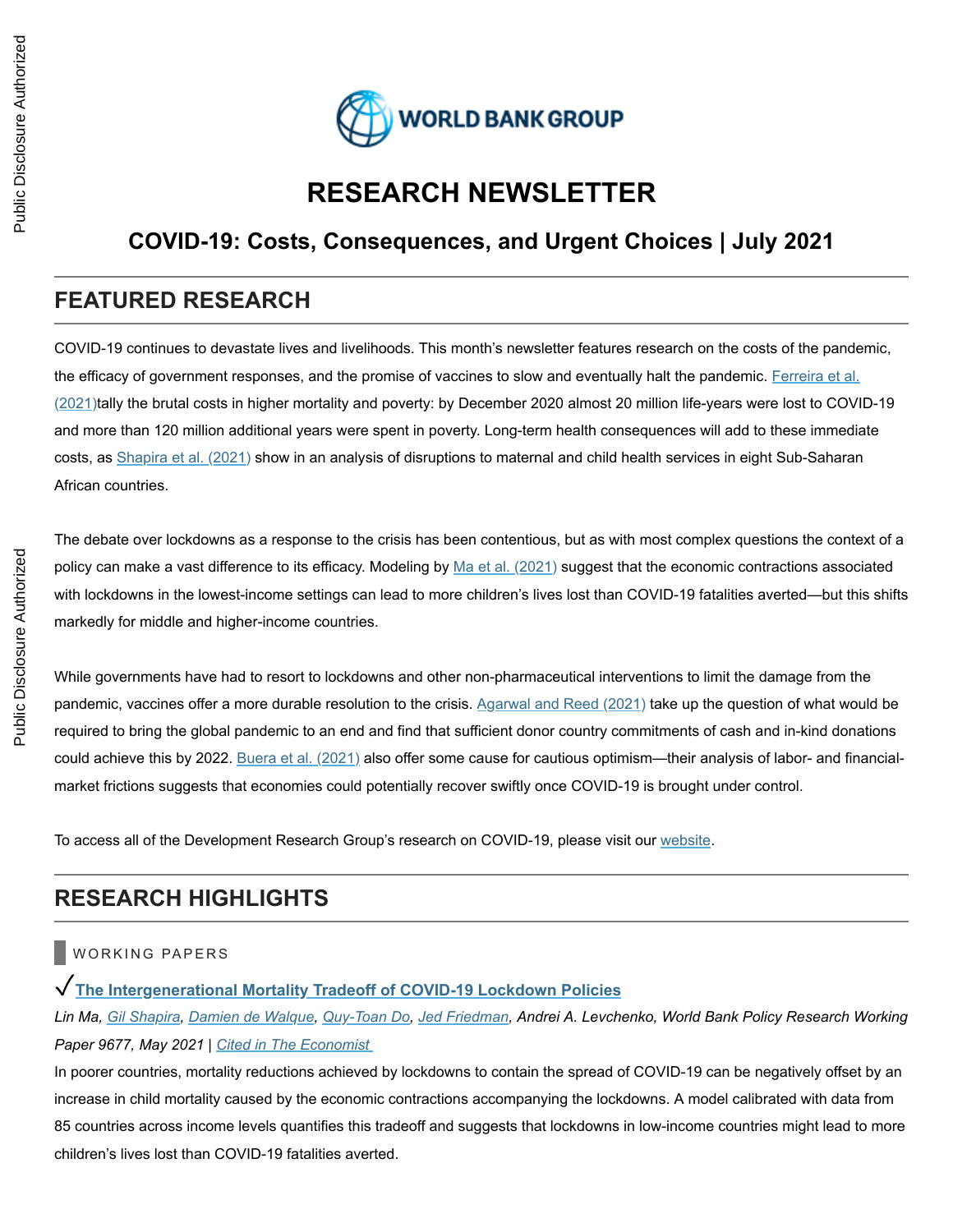### ✓**[Death and Destitution: The Global Distribution of Welfare Losses from the COVID-19 Pandemic](http://t.newsletterext.worldbank.org/r/?id=h1282cb18,68a7634,68bd1a2)**

*Francisco H. G. Ferreira, Olivier Sterck, Daniel Mahler, [Benoît Decerf,](http://t.newsletterext.worldbank.org/r/?id=h1282cb18,68a7634,68bd1a3) World Bank Policy Research Working Paper 9673, May 2021 | [Blog](http://t.newsletterext.worldbank.org/r/?id=h1282cb18,68a7634,68bd1a4)*

Using years of human life as a common metric, this paper estimates the overall welfare burden of COVID-19 on mortality and poverty around the world. By December 2020 almost 20 million life-years were lost to COVID-19 and more than 120 million additional years were spent in poverty. While COVID mortality is higher in rich countries, poverty worsened more markedly in poor countries.

# ✓**[How Has COVID-19 Affected the Intention to Migrate via the Backway to Europe and to a Neighboring African](http://t.newsletterext.worldbank.org/r/?id=h1282cb18,68a7634,68bd1a5) Country? Survey Evidence and a Salience Experiment in The Gambia**

*Tijan L. Bah, Catia Batista, Flore Gubert, [David McKenzie,](http://t.newsletterext.worldbank.org/r/?id=h1282cb18,68a7634,68bd1c4) World Bank Policy Research Working Paper 9658, May 2021* This study looks at how the pandemic changed intentions to migrate from The Gambia, a country with high pre-pandemic per capita irregular migration. The intention to migrate to Europe and Senegal fell for one-third of young males. The largest reductions in migration intentions were among individuals unsure of their intent pre-pandemic and those unable to afford the costs of migrating.

# ✓**[Organizational Resources, Country Institutions, and National Culture behind Firm Survival and Growth during](http://t.newsletterext.worldbank.org/r/?id=h1282cb18,68a7634,68bd1c5) COVID-19**

*Yu Liu, Mike W. Peng, Zuobao Wei, Jian Xu, [Lixin Colin Xu](http://t.newsletterext.worldbank.org/r/?id=h1282cb18,68a7634,68bd1c6), World Bank Policy Research Working Paper 9633, April 2021* [This study provides insights into the survival and growth of private firms during the COVID-19 pandemic using data from the](http://t.newsletterext.worldbank.org/r/?id=h1282cb18,68a7634,68bd1c7) World Bank Enterprise Surveys for 18,770 firms in 36 countries. Firms survive and grow better in countries with a higher per capita income, lower COVID-19 spread, and a less stringent COVID-19 control policy. Domestic firms with state ownership and affiliation with parent companies are more likely to survive and grow. Finally, cultural tendencies toward a long-term orientation, individualism, and avoidance of uncertainty may benefit firm survival or growth.

### ✓**[How to End the COVID-19 Pandemic by March 2022](http://t.newsletterext.worldbank.org/r/?id=h1282cb18,68a7634,68bd1c8)**

#### *Ruchir Agarwal, [Tristan Reed,](http://t.newsletterext.worldbank.org/r/?id=h1282cb18,68a7634,68bd1c9) World Bank Policy Research Working Paper 9632, April 2021 | [Blog](http://t.newsletterext.worldbank.org/r/?id=h1282cb18,68a7634,68bd1ca)*

This analysis of vaccine demand and supply suggests that vaccinating 60 percent of the population in each country by 2022 is feasible, conditional on an additional donor commitment of \$4 billion in cash and in-kind donations of vaccines to COVAX. This research formed the basis for a joint World Bank, IMF, WHO, and WTO proposal (published as a [joint op-ed\)](http://t.newsletterext.worldbank.org/r/?id=h1282cb18,68a7634,68bd1cb) to end the pandemic. Donor countries have provided the requested \$4 billion in cash and about 800 million doses of vaccines. Although supply challenges remain that may delay the pace of delivery, enough vaccines for 91 of the lowest-income countries have been paid for.

### ✓**[The Economic Ripple Effects of COVID-19](http://t.newsletterext.worldbank.org/r/?id=h1282cb18,68a7634,68bd1cc)**

*Francisco J. Buera, [Roberto N. Fattal Jaef,](http://t.newsletterext.worldbank.org/r/?id=h1282cb18,68a7634,68bd1cd) P. Andrés Neumeyer, Hugo Hopenhayn, Yongseok Shin, World Bank Policy Research Working Paper 9631, April 2021*

The paper studies the role of labor- and financial-market frictions in propagating the pandemic-induced recession. Its main finding is the prediction of swift recoveries in GDP and unemployment. At the micro level, however, substantial exit and severe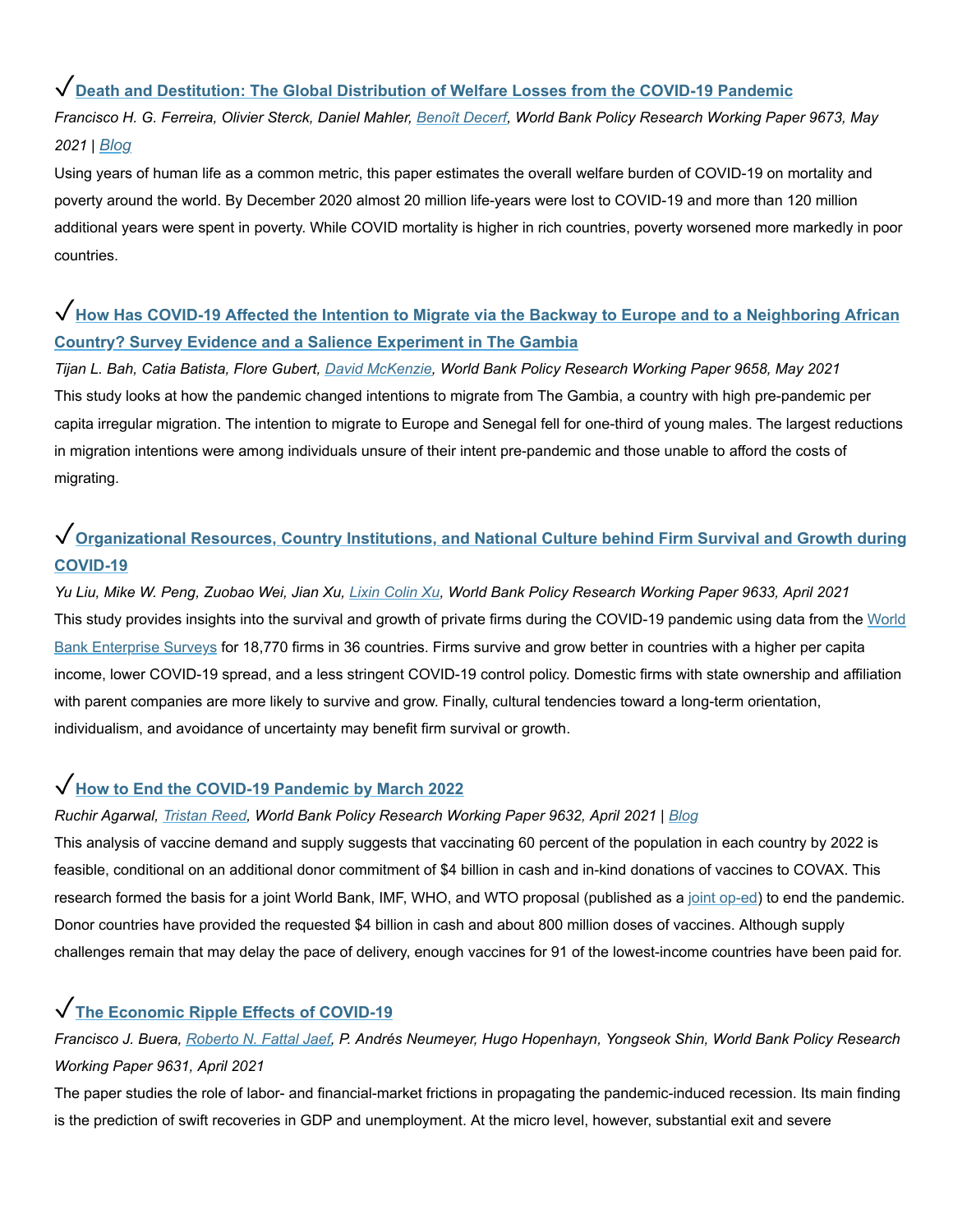employment contractions affect young non-essential firms. A more protracted recession can arise in response to longer lockdowns and policies that force non-essential firms to confront wage bill payments.

#### JOURNAL ARTICLES

## ✓**[Disruptions in maternal and child health service utilization during COVID-19: Analysis from eight sub-Saharan](http://t.newsletterext.worldbank.org/r/?id=h1282cb18,68a7634,68bd1ce) African countries**

*[Gil Shapira,](http://t.newsletterext.worldbank.org/r/?id=h1282cb18,68a7634,68bd1cf) Tashrik Ahmed, Salomé Henriette Paulette Drouard, Pablo Amor Fernandez, [Eeshani Kandpal](http://t.newsletterext.worldbank.org/r/?id=h1282cb18,68a7634,68bd19d), Charles Nzelu, Chea Sanford Wesseh, Nur Ali Mohamud, Francis Smart, Charles Mwansambo, Martina L Baye, Mamatou Diabate, Sylvain Yuma, Munirat Ogunlayi, Rwema Jean De Dieu Rusatira, Tawab Hashemi, Petra Vergeer, [Jed Friedman](http://t.newsletterext.worldbank.org/r/?id=h1282cb18,68a7634,68bd1a0), Health Policy and Planning, czab064, June 19, 2021*

This paper quantifies disruptions to essential health services during COVID-19 by comparing reported utilization levels to those predicted for pre-pandemic levels and trends. The analysis uses data from 63,954 facilities in eight Sub-Saharan countries and finds all countries experienced some service disruption, although the magnitude and duration of the disruptions vary across countries and services.

**For more Policy Research Working Papers from the Development Research Group: [Web](http://t.newsletterext.worldbank.org/r/?id=h1282cb18,68a7634,68bd198) | [Email Notifications](http://t.newsletterext.worldbank.org/r/?id=h1282cb18,68a7634,68bd199)**

### **EVENTS**

- **September 9–11:** [14th International Conference on Migration and Development](http://t.newsletterext.worldbank.org/r/?id=h1282cb18,68a7634,68bd19a)
- **March 21–25, 2022:** [21st Annual Conference on Land and Poverty: Institutions for Equity and Resilience](http://t.newsletterext.worldbank.org/r/?id=h1282cb18,68a7634,68bd1d0)

See more [events](http://t.newsletterext.worldbank.org/r/?id=h1282cb18,68a7634,68bd1d1) | Sign up for event [email notifications](http://t.newsletterext.worldbank.org/r/?id=h1282cb18,68a7634,68bd1d2).

# **FOCUS ON IMPACT EVALUATION**

#### **Development Research in Practice: The DIME Analytics Data Handbook**

This [publication](http://t.newsletterext.worldbank.org/r/?id=h1282cb18,68a7634,68bd1d3) provides a step-by-step guide to high-quality, reproducible data work over the full life cycle of an empirical research project. It shares the lessons, tools, and processes developed within the World Bank's Development Impact Evaluation (DIME) department, and compiles them into a single narrative of best practices for data work. The Handbook is directed to development researchers all over the world, to be read cover to cover or as a desk reference as needs arise. The central premise is that standardizing and simplifying data tasks improves research quality and enables more effective collaboration. [Download](http://t.newsletterext.worldbank.org/r/?id=h1282cb18,68a7634,68bd1d4)

# **SOCIAL MEDIA**

#### **Tips for collecting surveys of hard-to-reach populations**

#### *[Sandra V. Rozo](http://t.newsletterext.worldbank.org/r/?id=h1282cb18,68a7634,68bd1d5) | Development Impact | July 14, 2021*

Recently, in joint work with Ana María Ibáñez, Andrés Moya, María Ortega, Marisol Rodríguez, and field support from IPA Colombia, I have been working on a research project that examines the effects of a large amnesty on migrants' lives. The context of the study is the opportunity of regularization of approximately half a million Venezuelan refugees in Colombia, known as the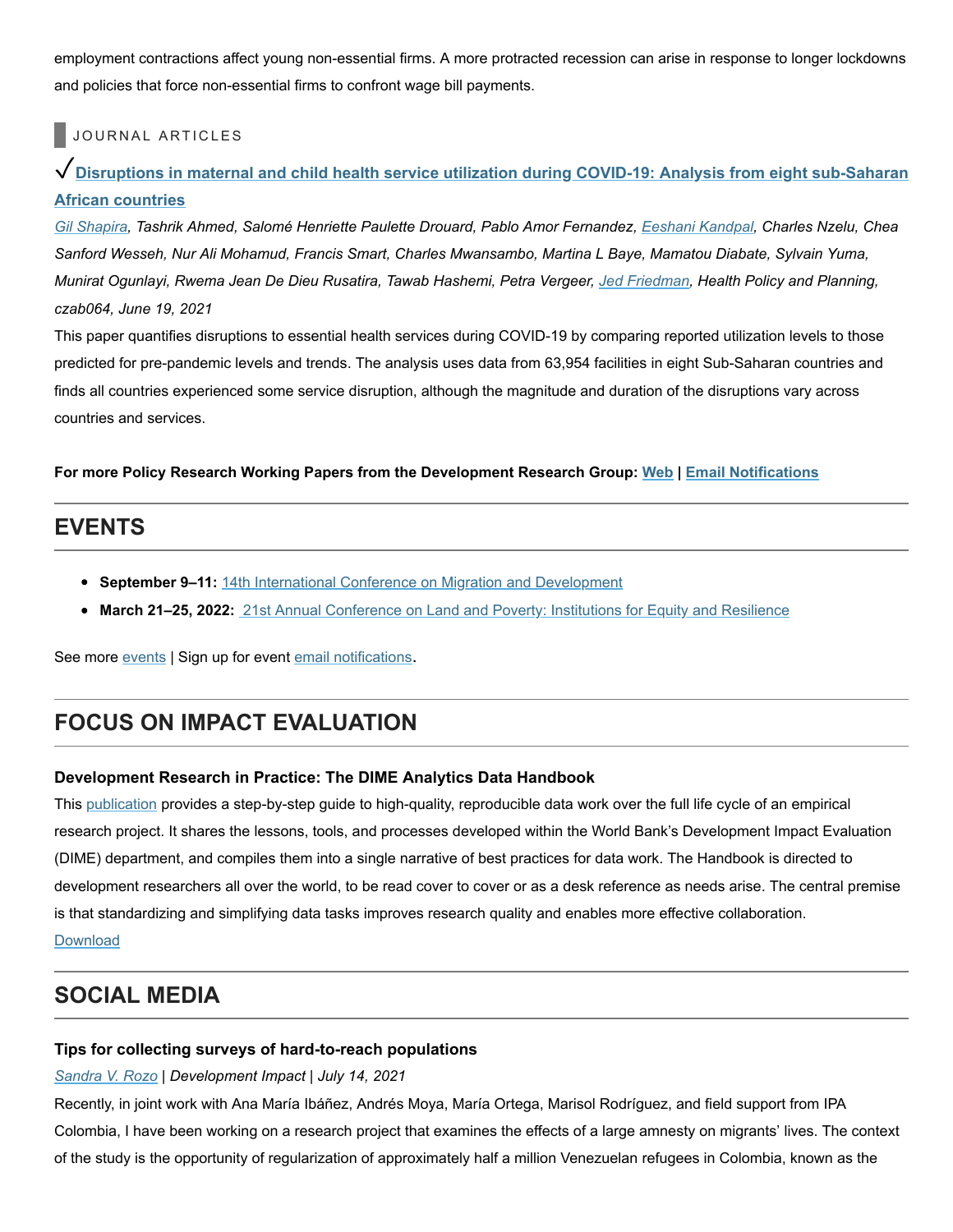PEP program (Permiso Especial de Permanencia). To execute the project, we collected phone surveys of regular and irregular migrants. Irregular migrants represent those individuals who are living in Colombia without the proper migratory documentation. In the data collection process, we learned important lessons that may help other researchers and practitioners collect data for vulnerable populations with trust issues. Here is a list of the main lessons. [Read the blog](http://t.newsletterext.worldbank.org/r/?id=h1282cb18,68a7634,68bd1d6)

#### **Learning from previous research: the quest for a better future of dignity and equal opportunities**

*[Kerina Wang,](http://t.newsletterext.worldbank.org/r/?id=h1282cb18,68a7634,68bd1d7) [Emiko Naomasa](http://t.newsletterext.worldbank.org/r/?id=h1282cb18,68a7634,68bd1d8), [KCP Program Management Unit](http://t.newsletterext.worldbank.org/r/?id=h1282cb18,68a7634,68bd1d9) | Let's Talk Development | July 14, 2021*

July 18 is the Nelson Mandela Day, which celebrates Mandela's deep commitment to promoting justice, human rights, and fundamental freedom. Today, we highlight research that examines ways to build an inclusive society through the lens of social identities. Identities derived from caste, religion, gender, ethnic background, and social orientations may considerably affect one's ability to realize one's full potential.

[Read the blog](http://t.newsletterext.worldbank.org/r/?id=h1282cb18,68a7634,68bd1da)

#### **Curated miscellanea: Interviews, advice, policy debates, and commonly referred to posts**

#### *[David McKenzie](http://t.newsletterext.worldbank.org/r/?id=h1282cb18,68a7634,68bd1db) | Development Impact | July 12, 2021*

This set of links collects together some of the other various series we have done over the years which are not included in our curated [links on technical topics and methodology,](http://t.newsletterext.worldbank.org/r/?id=h1282cb18,68a7634,68bd1dc) or in our curated [posts on survey methods.](http://t.newsletterext.worldbank.org/r/?id=h1282cb18,68a7634,68bd1dd) It serves to collate some of the other material we find ourselves going back to look for, or that our readers request links to frequently. *Last update July 12, 2021.* [Read the blog](http://t.newsletterext.worldbank.org/r/?id=h1282cb18,68a7634,68bd1de)

#### **COVID-19 and women-led businesses: More innovation but greater financial risk**

*Leonardo Iacovone, Denis Medvedev, Jesica Torres, Franklin Maduko, Isis Gaddis, [Kathleen Beegle](http://t.newsletterext.worldbank.org/r/?id=h1282cb18,68a7634,68bd1df) | Private Sector Development | July 12, 2021*

Over a year into the pandemic, we have witnessed how a sweeping infectious disease and lockdown measures quickly deepened inequalities, hindering the progress that many have fought for years to achieve. One of the most striking examples is the disproportionate impact of COVID-19 on women.

[Read the blog](http://t.newsletterext.worldbank.org/r/?id=h1282cb18,68a7634,68bd1e0)

#### **How dowry influences household decisions in rural India**

*[S Anukriti,](http://t.newsletterext.worldbank.org/r/?id=h1282cb18,68a7634,68bd1e1) Nishith Prakash, Sungoh Kwon | Let's Talk Development | June 30, 2021 [This is the second blog of a two-part series on dowry in rural India. The first part is available here:](http://t.newsletterext.worldbank.org/r/?id=h1282cb18,68a7634,68bd1e2) The evolution of dowry in rural India: 1960-2008*

Bride-to-groom transfers at the time of marriage is an ancient custom that remains widely prevalent in contemporary developing societies, such as India. Although the Dowry Prohibition Act of 1961 prohibits the giving or taking of dowry in India, according to the 2006 Rural Economic and Demographic Survey (REDS), dowry was paid in 95% of marriages during 1960-2008. Dowry imposes a substantial burden on girls' families as it can often amount to several years of household income. [Read the blog](http://t.newsletterext.worldbank.org/r/?id=h1282cb18,68a7634,68bd1e3)

#### **The evolution of dowry in rural India: 1960-2008**

*[S Anukriti,](http://t.newsletterext.worldbank.org/r/?id=h1282cb18,68a7634,68bd1e4) Nishith Prakash, Sungoh Kwon | Let's Talk Development | June 30, 2021*